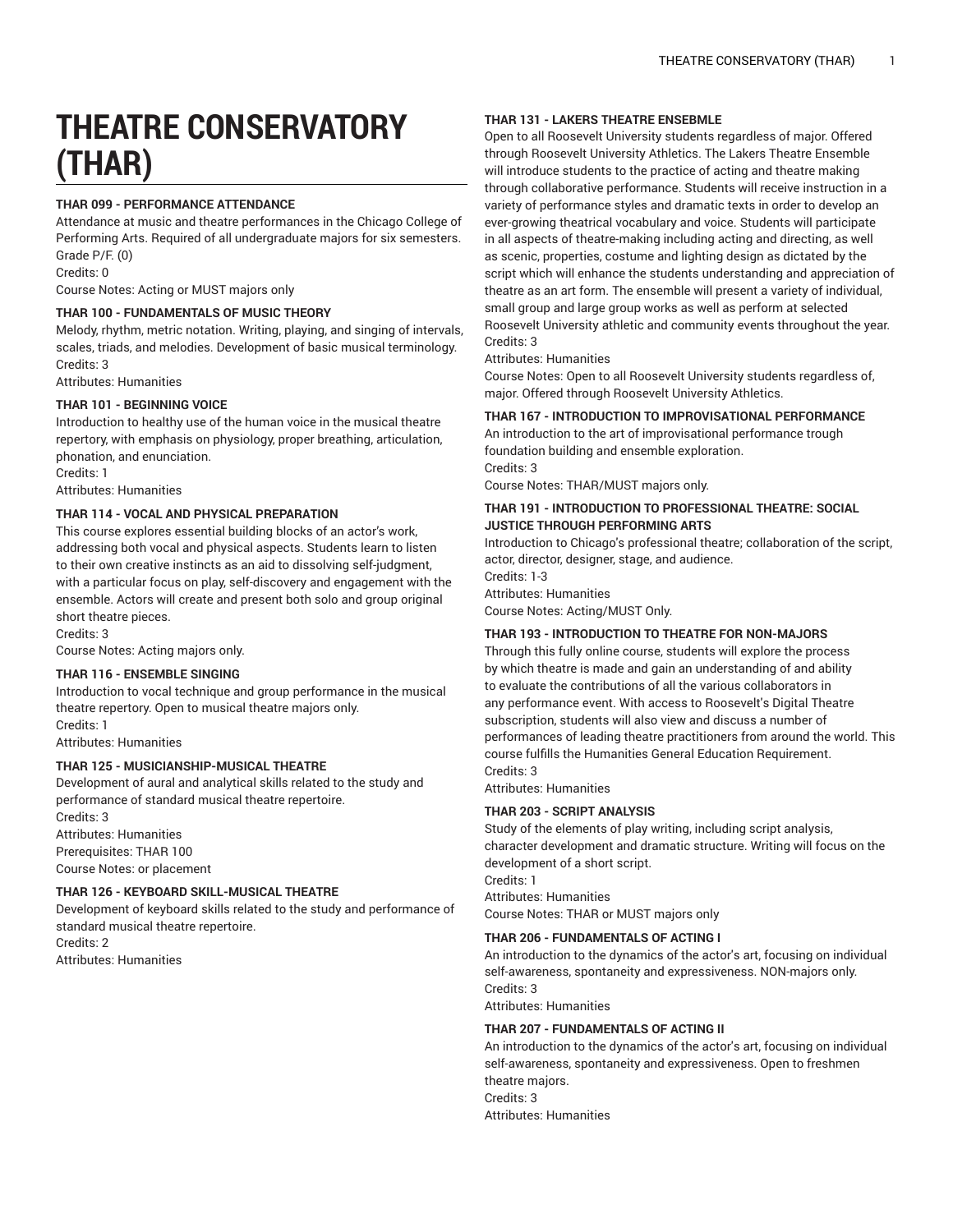# **THAR 210 - STAGE MAKE UP I**

Fundamental principles of stage makeup design and application. Credits: 3 Attributes: Humanities

Course Notes: Acting or MUST majors only.

# **THAR 220 - VOICE & SPEECH FOR THE ACTOR I**

This course develops technical foundations for awareness of body, breath, and voice toward free and healthy vocal production and begins work on authentically connecting with personal voice through text. Credits: 3

Attributes: Humanities

Course Notes: Acting or MUST majors only

# **THAR 221 - VOICE AND SPEECH FOR THE ACTOR II**

This course continues to build awareness of voice and speech concepts developing practical skills in ear training and the International Phonetic Alphabet (IPA) while building flexibility in speech sounds toward specificity of character and storytelling. Credits: 3

Attributes: Humanities Course Notes: THAR or MUST majors only

## **THAR 225 - INTERMEDIATE ACTING I**

Continued development of the actor's skills; increasingly more complex textual demands. Credits: 1-3 Attributes: Humanities Prerequisites: THAR 206 and THAR 207

# **THAR 226 - INTERMEDIATE ACTING II**

Continued development of the actor's skills; increasingly more complex textual demands.

Credits: 2-3 Attributes: Humanities Prerequisites: THAR 225

## **THAR 231 - ACTING ON CAMERA I**

Adapting stage acting technique for camera; performance of dramatic roles on video and film; improvisations, monologues, and scenes from plays. Additional study of television commercial work.

Credits: 3 Attributes: Humanities

Course Notes: Acting or MUST majors only

## **THAR 232 - PERFORMING SHAKESPEARE**

DocuSign Envelope ID: 32FE26AE-E46C-491F-B2FA-7C78709189AB This course develops the tools necessary to fulfill the particular vocal, physical, intellectual and emotional demands of performing classical texts through examining the works, primarily, of William Shakespeare. Students gain a useful working knowledge of iambic pentameter and various rhetorical devices; learn to recognize and make use of textual and rhythmic performance clues and are able to confidently audition for, rehearse and perform in any play of heightened language, Shakespeare or otherwise.

Credits: 3

Attributes: Humanities

Prerequisites: THAR 226 Course Notes: Acting or MUST majors only

## **THAR 242 - DIALECTS**

An advanced voice and speech course developing the actor's skills in ear training, phonetic shifts, resonance, and prosody to build specificity in acting work requiring accents and dialects from across the globe. Credits: 3

Attributes: Humanities

Course Notes: Acting or MUST majors only

## **THAR 247 - INTRODUCTION TO TECHNICAL THEATRE**

Theory and practice of stagecraft, design, and theatre safety. Open to freshmen. Credite: 2 Attributes: Humanities Course Notes: Acting or MUST majors only

## **THAR 250 - FRESHMAN REHEARSAL & PERFORM**

Introduction to disciplines of rehearsal and performance. Culminates in performance of The Freshmen Showcase. (1-3). Credits: 3 Attributes: Humanities Course Notes: Acting or MUST majors only.

# **THAR 270 - VOICE AND SPEECH FOR THE ACTOR III**

Students build on prior coursework to develop imaginative and expressive flexibility and range. Text-based work is used to develop the actor's emotional connection to voice and expand specificity and risk-taking in use of voice and speech.

Credite: 2 Attributes: Humanities Prerequisites: THAR 221 Course Notes: Acting or MUST majors only

## **THAR 292 - SOCIAL JUSTICE THROUGHOUT THEATRE HISTORY I**

Through the lens of Social Justice, survey of theatre history and the study of representative plays. Credits: 3 Attributes: Humanities Course Notes: Acting or MUST majors only

# **THAR 293 - SOCIAL JUSTICE THROUGHOUT THEATRE HISTORY II**

Through the lens of Social Justice, a continued survey of theatre history and the study of representative plays.

Credits: 3 Attributes: Humanities

Course Notes: THAR or MUST majors only

# **THAR 294 - HISTORY AND ANALYSIS: THEATRE LITERATURE**

Beginning with the fundamental concepts of script analysis, this course will identify and define the key elements of a script that are used by actors to structure performances. The course will then utilize those tools as the basis for an analysis of theatre literature from selected periods of theatre history. Theatre history will be studied as the context for the theatre literature generated during the major periods of history that are associated with important theatre movements and styles. Credits: 3

Attributes: Humanities

Course Notes: Acting or MUST majors only.

## **THAR 320 - ACTING MUSICAL STAGE I**

Introduction for the singer/actor to basic music theatre performance techniques and theories. Credits: 3 Attributes: Humanities Course Notes: Acting or MUST majors only.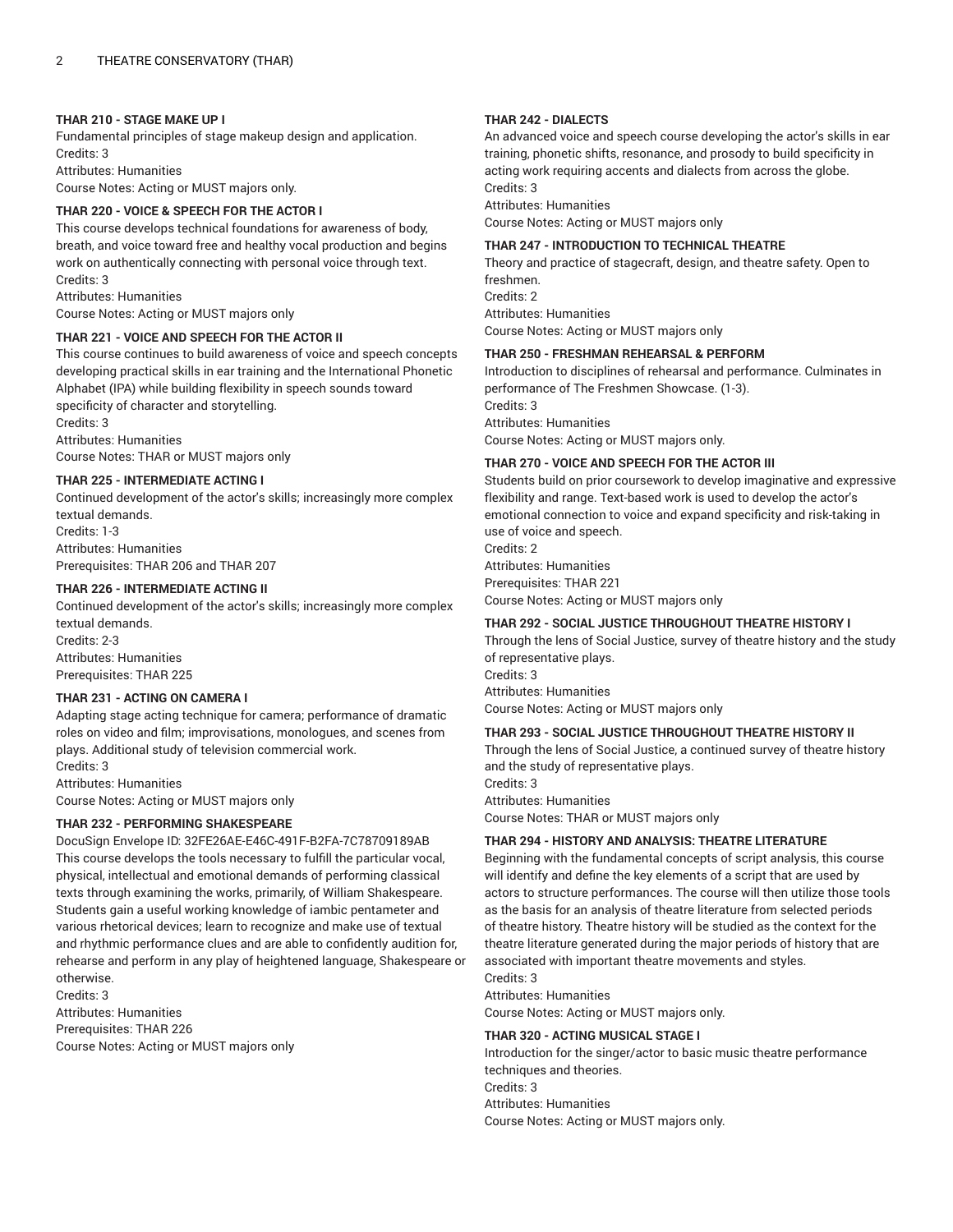# **THAR 321 - ACTING FOR MUSICAL STAGE II**

Scene study class. Duets and small ensembles from music theatre literature. Credits: 3 Attributes: Humanities Course Notes: THAR or MUST majors only.

#### **THAR 322 - ACTING FOR MUSICAL STAGE III**

Advanced performance course; emphasis on period musical styles, choreography, and large ensemble-choral singing. Credits: 3 Attributes: Humanities

Course Notes: Acting or MUST majors only.

#### **THAR 323 - ACTING FOR MUSICAL STAGE IV**

Performance course stressing contemporary developments in musical styles.

Credits: 1-3 Attributes: Humanities Course Notes: THAR or MUST majors only

# **THAR 324 - HISTORY OF MUSICAL THEATRE**

Historical evolution of musical theatre. Ideas, styles, and contributions of the mature musical's most influential creative artists. Credits: 3 Attributes: Humanities Course Notes: THAR or MUST majors only

#### **THAR 326 - ENSEMBLE FOR THE MUSICAL STAGE**

Advanced performance course in dance skills for the musical stage. Jazz, tap, hip-hop, and ballroom dancing. Credits: 1-3 Attributes: Humanities Course Notes: Acting or MUST majors only, Formerly offered as DANCE FOR THE MUSICAL STAGE

#### **THAR 328 - SPECIAL TOPICS IN MUSICAL THEATRE**

Credits: 3 Attributes: Humanities Course Notes: Acting or MUST majors only. Consent of Instr.

#### **THAR 330 - ACTING ON CAMERA II**

Adapting stage acting technique for camera; performance of dramatic roles on video and film; improvisations, monologues, and scenes from plays. Additional study of television commercial work. Credits: 3

Attributes: Humanities Course Notes: Acting or MUST majors only.

#### **THAR 331 - ACTING ON CAMERA III**

Additional study of television and comercial work. Credits: 3 Attributes: Humanities Course Notes: THAR or MUST majors only. Consent of instructor.

## **THAR 332 - ADVANCED ACTING: EARLY MODERN REALISM**

Scene study starting with Ibsen and the stylistic change of the 19th century into Chekhov and Stanislavski. Study continues with European and American playwrights in the early part of the 20th century, ending at the Harlem Renaissance (1930s).

Credits: 3 Attributes: Humanities Prerequisites: THAR 226 Course Notes: Acting or MUST majors only.

#### **THAR 340 - AUDITION AND THEATRE BUSINESS**

Preparation for a professional career in theatre. Credits: 3 Attributes: Humanities

#### **THAR 341 - STAGE MANAGEMENT**

Credits: 3 Attributes: Humanities Course Notes: THAR or MUST majors only.

**THAR 345 - MUSICAL THEATRE STYLES II** Credits: 3

## **THAR 348 - STAGE DIRECTING I**

The art and craft of stage direction; fundamental theories and practice. Credits: 1-3 Attributes: Humanities Course Notes: Acting or MUST majors only.

#### **THAR 350 - REHEARSAL & PERFORMANCE**

Available to students who perform major roles or who have major responsibility in a University theatre production. May be repeated for maximum of 12 sem hrs. Credits: 1 Attributes: Humanities Course Notes: Sat-Sun TBA

# **THAR 371 - STAGE COMBAT I**

Basic techniques of stage combat including hand-to-hand, falls, rolls, flips, and dives. Credits: 3 Attributes: Humanities Course Notes: Acting or MUST majors only

#### **THAR 372 - STAGE COMBAT II**

Stage combat employing weaponry: basic fencing, rapier, dagger, and broad sword. Credits: 3 Attributes: Humanities Course Notes: THAR or MUST majors only

## **THAR 375 - PHYSICAL THEATRE CIRCUS SKILLS**

An exploration of physical capacities within the world of circus. Students will be encouraged to take calculated risks, push their understanding of their own physical limits, and to investigate the use of circus arts in a theatrical context.

Credits: 3 Attributes: Humanities Course Notes: Acting or MUST majors only

#### **THAR 381 - STUDIES IN THEATRE**

Credits: 3 Attributes: Humanities Course Notes: THAR or MUST majors only

#### **THAR 382 - TECHNIQUES IN ACTING**

Through discussion, exercises and scene work, acting techniques of the 20th and 21st centuries are explored and defined. Credits: 3 Attributes: Humanities

Course Notes: THAR or MUST majors only